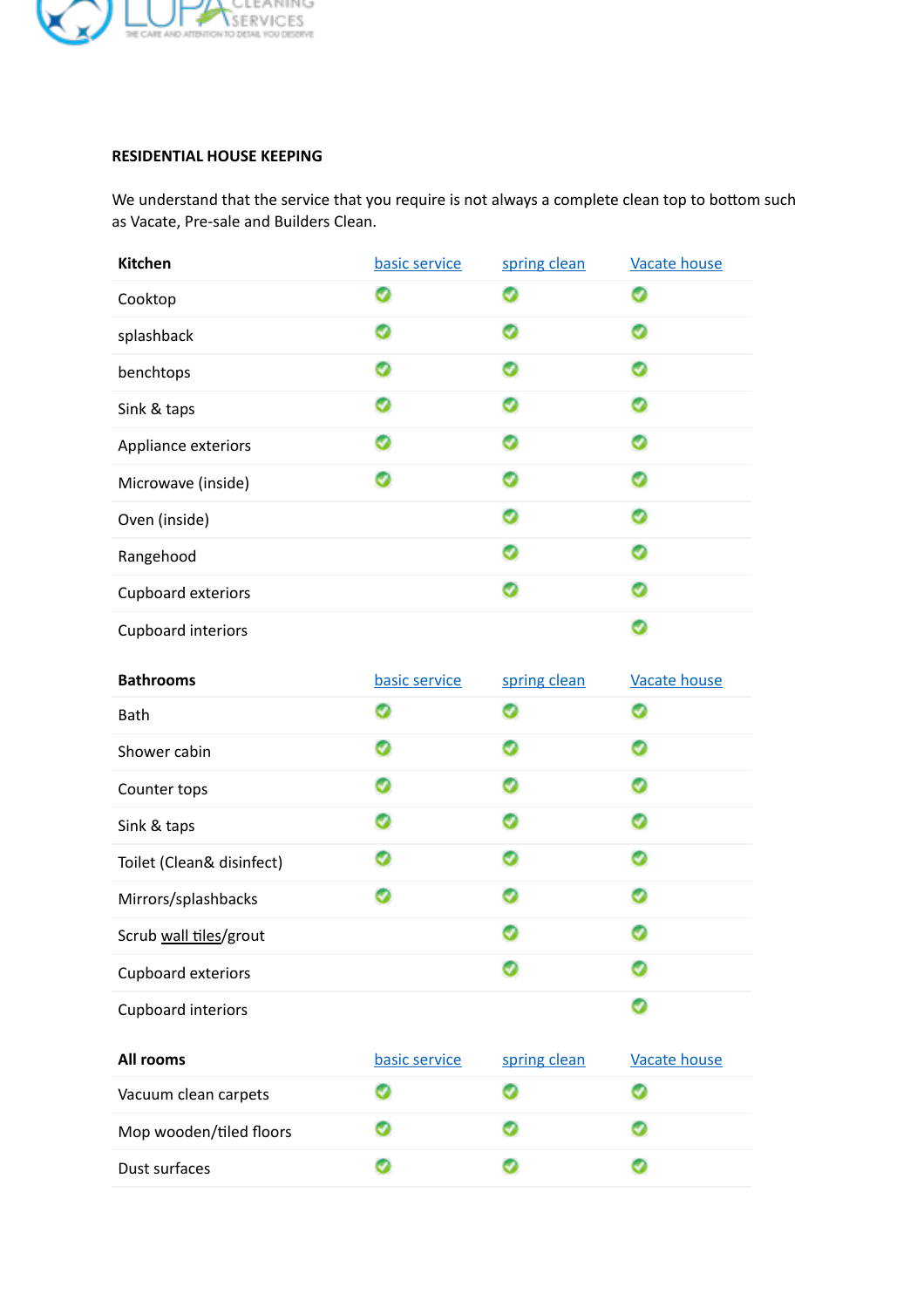

| Empty rubbish bins         |  |   |
|----------------------------|--|---|
| General tidy up            |  |   |
| Air freshen & deodorise    |  |   |
| Windows <sup>*</sup>       |  |   |
| <b>Mirrors</b>             |  |   |
| Walls (spots/marks)        |  |   |
| Doors & handles            |  |   |
| Light switches             |  | o |
| Wipe skirting boards/sills |  |   |
| Dust blinds                |  |   |
| Dust light fittings/fans   |  |   |
| Remove cobwebs             |  |   |
| Polish wooden furniture    |  |   |
| Dust wall hangings         |  |   |
| Vacuum soft furnishings    |  |   |
| Vacuum under beds          |  |   |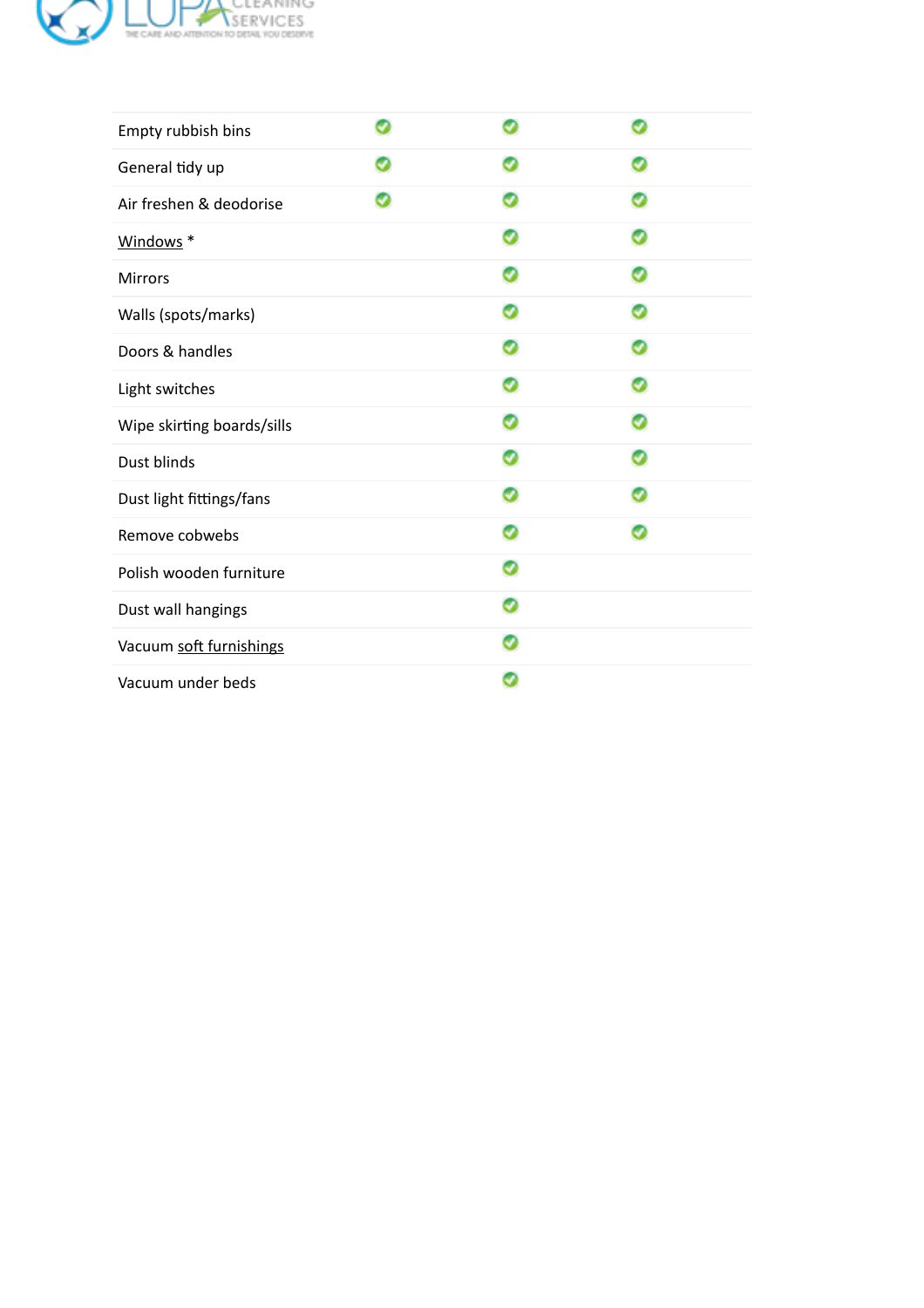

## **BUILDERS, REAL ESTATES, AND DEVELOPERS CLEAN**

| Kitchen                  | <b>Bond Vacate Cleaning</b>                                    | <b>Presale Cleaning Builders Cleaning</b> |
|--------------------------|----------------------------------------------------------------|-------------------------------------------|
| Cooktop                  |                                                                |                                           |
| Splashback               |                                                                |                                           |
| Benchtops                |                                                                |                                           |
| Sink & taps              |                                                                |                                           |
| Appliance exteriors      |                                                                |                                           |
| Inside microwave         |                                                                |                                           |
| Inside oven              |                                                                |                                           |
| Rangehood                |                                                                |                                           |
| Cupboard exteriors       |                                                                |                                           |
| Cupboard interiors       |                                                                |                                           |
| <b>Bathrooms</b>         | <b>Bond Vacate Cleaning</b>                                    | <b>Presale Cleaning Builders Cleaning</b> |
| <b>Bath</b>              |                                                                |                                           |
| Shower cabin             |                                                                |                                           |
| Counter tops             |                                                                |                                           |
| Sink & taps              |                                                                |                                           |
| Clean & disinfect toilet |                                                                |                                           |
| Mirrors/splashbacks      |                                                                |                                           |
| Scrub wall tiles/grout   |                                                                |                                           |
| Cupboard exteriors       |                                                                |                                           |
| Cupboard interiors       |                                                                |                                           |
| <b>All rooms</b>         | <b>Bond Vacate Cleaning Presale Cleaning Builders Cleaning</b> |                                           |
| Vacuum clean carpets     |                                                                |                                           |
| Mop wooden/tiled floors  |                                                                |                                           |
| Dust surfaces            |                                                                |                                           |
| Clean rubbish bins       |                                                                |                                           |
| General tidy up          |                                                                |                                           |
| Air freshen & deodorise  |                                                                |                                           |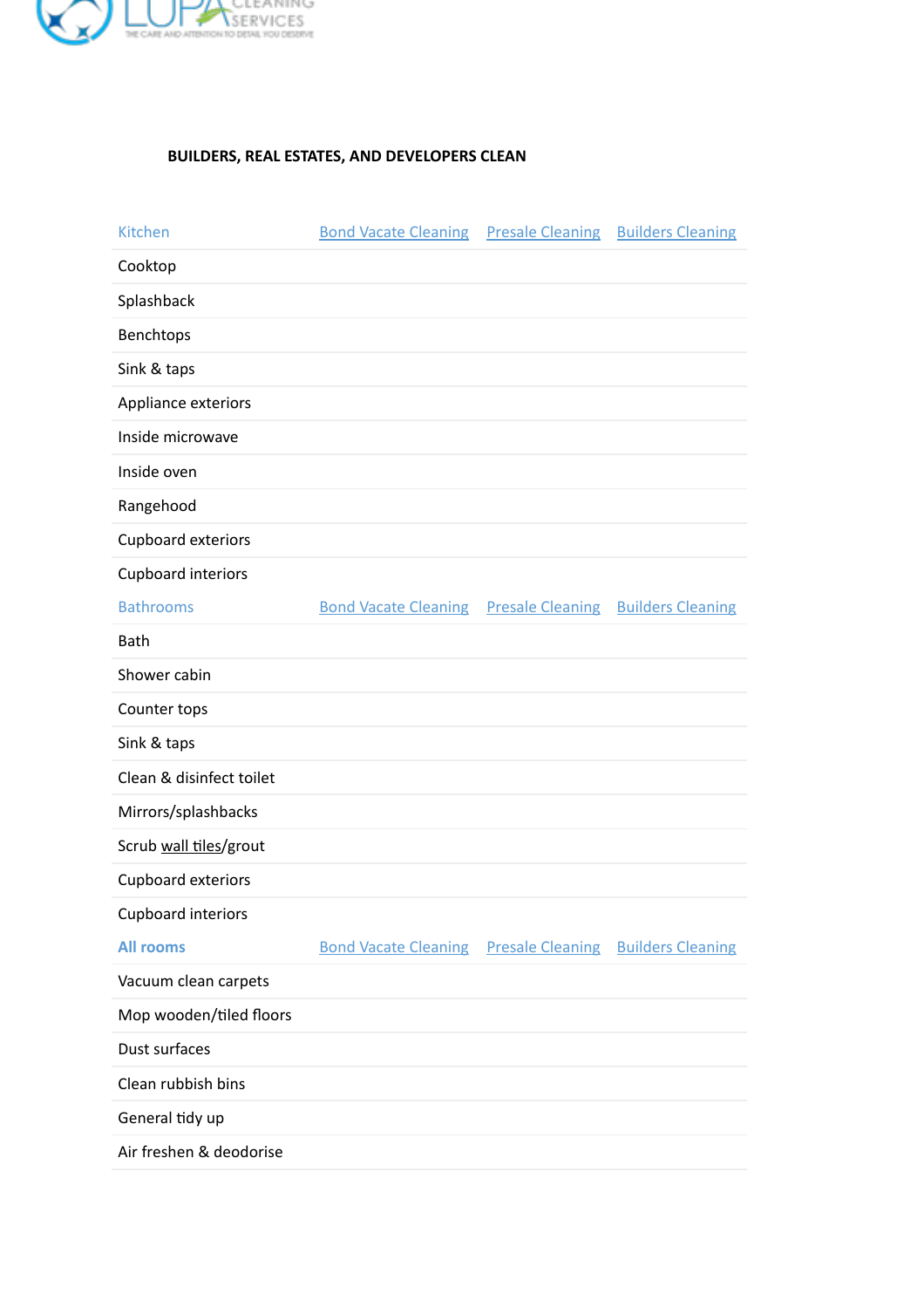

| Clean windows *            |
|----------------------------|
| <b>Mirrors</b>             |
| Walls (spots/marks)        |
| Doors & handles            |
| Light switches             |
| Wipe skirting boards/sills |
| Dust blinds                |
| Dust light fittings/fans   |
| Remove cobwebs             |
| Polish wooden furniture    |
| Dust wall hangings         |

\*Internal only for any windows above ground floor level. Extra price is charged for outside windows.

## **OFFICE CLEAN**

Daily service Floors and floors Coverings Furniture/windows and Bins Walls/ Doors/ vents Toilets Kitchens/ Tea Rooms Other Building Items Removal of rubbish to collection area Stairs/escalators Lifts Entrance Foyer/ reception Mural/ Garden Plots/ decorative areas Carpark **Common Zones**